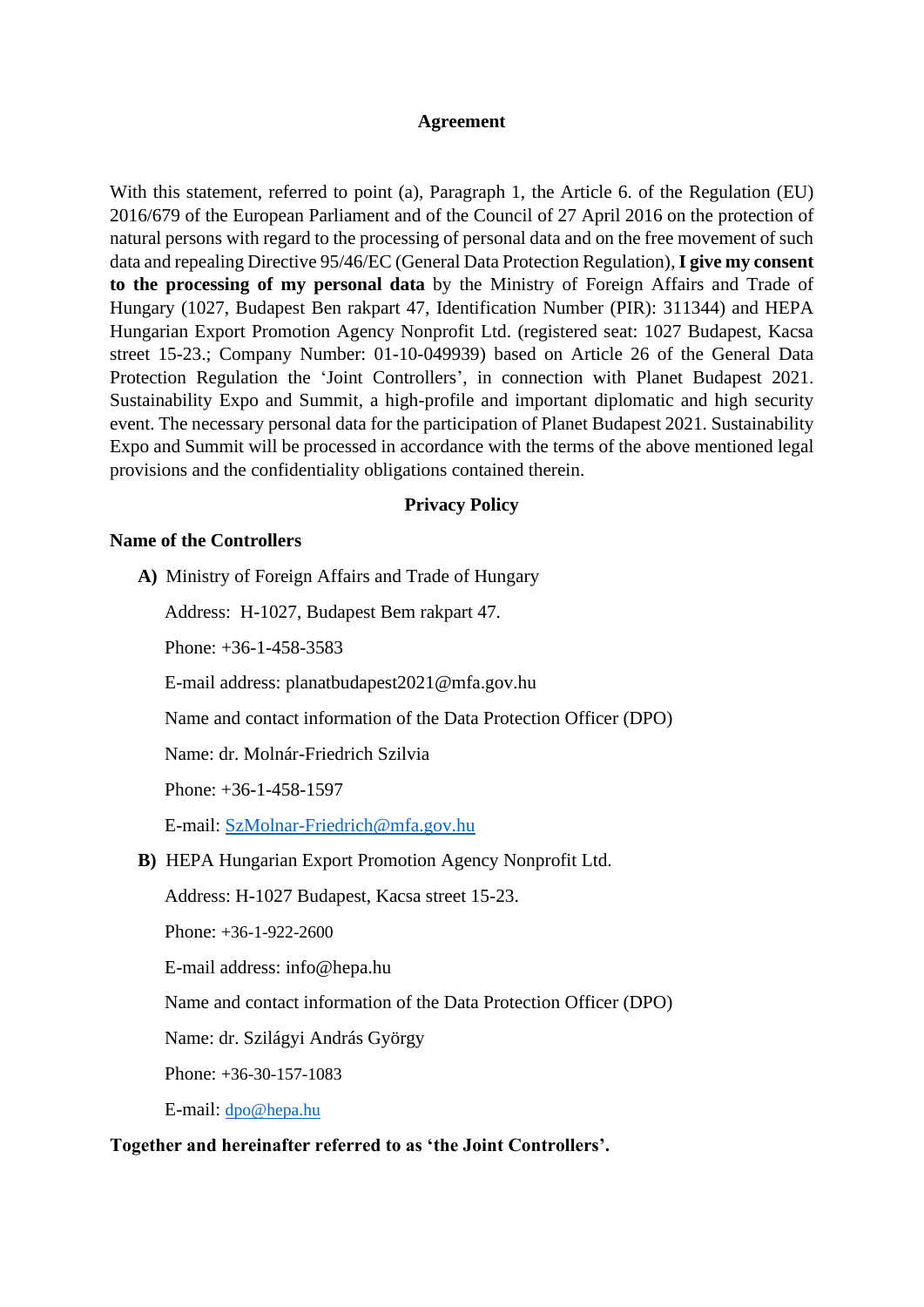## **The purpose and legal basis of data processing, the range and time of processing data**

The processing of data is necessary for the successful and safe organization of the Planet Budapest 2021. Sustainability Expo and Summit (hereinafter referred to as the Event) a highprofile and important diplomatic and high security event.

The Event is monitored and secured by the Rapid Response and Special Police Service. Participation is possible only by invitation and after registration; the Rapid Response and Special Police Service performs a personal security check of all registered participants.

The legal basis of data processing is the consent of the data subject. The Joint Controllers do not process personal information that is not collected from the person affected.

The date of termination of data processing is 30 June 2022. If the data subject withdraws his or her consent to data processing, the data processing is terminated by the Joint Controllers on the date of withdrawal. The intention to withdraw the consent shall be communicated to any of the controllers on the contact details specified in this document.

| <b>Manner of personal data</b>                                     | Legal basis for the processing of personal<br>data                                                 |
|--------------------------------------------------------------------|----------------------------------------------------------------------------------------------------|
| Full name<br>$\circ$                                               | REGULATION (EU) 2016/679 OF<br><b>THE</b><br>EUROPEAN PARLIAMENT AND OF THE                        |
| Place of birth<br>$\bigcirc$                                       | COUNCIL of 27 April 2016 on the protection of                                                      |
| Date of birth<br>$\bigcirc$                                        | natural persons with regard to the processing of<br>personal data and on the free movement of such |
| Citizenship<br>$\circ$                                             | data and repealing Directive 95/46/EC (General                                                     |
| Country of residence<br>O                                          | Protection Regulation) (hereinafter:<br>Data<br>GDPR), based on Article 6 (1) (a) (consent of      |
| Organization<br>O                                                  | the data subject for the processing of his or her                                                  |
| Position<br>$\bigcirc$                                             | personal data for one or more specific purposes).                                                  |
| Telephone number<br>O                                              |                                                                                                    |
| Identification number<br>(ID)<br>or<br>$\circ$<br>passport number) |                                                                                                    |
| Photo<br>∩                                                         |                                                                                                    |

# **Rights related to data processing**

## **Right of access by the data subject**

The data subject has the right to obtain from the Joint Controllers information, as to whether or not personal data concerning him or her are being processed and, where that is the case, access the following information from the Joint Controllers: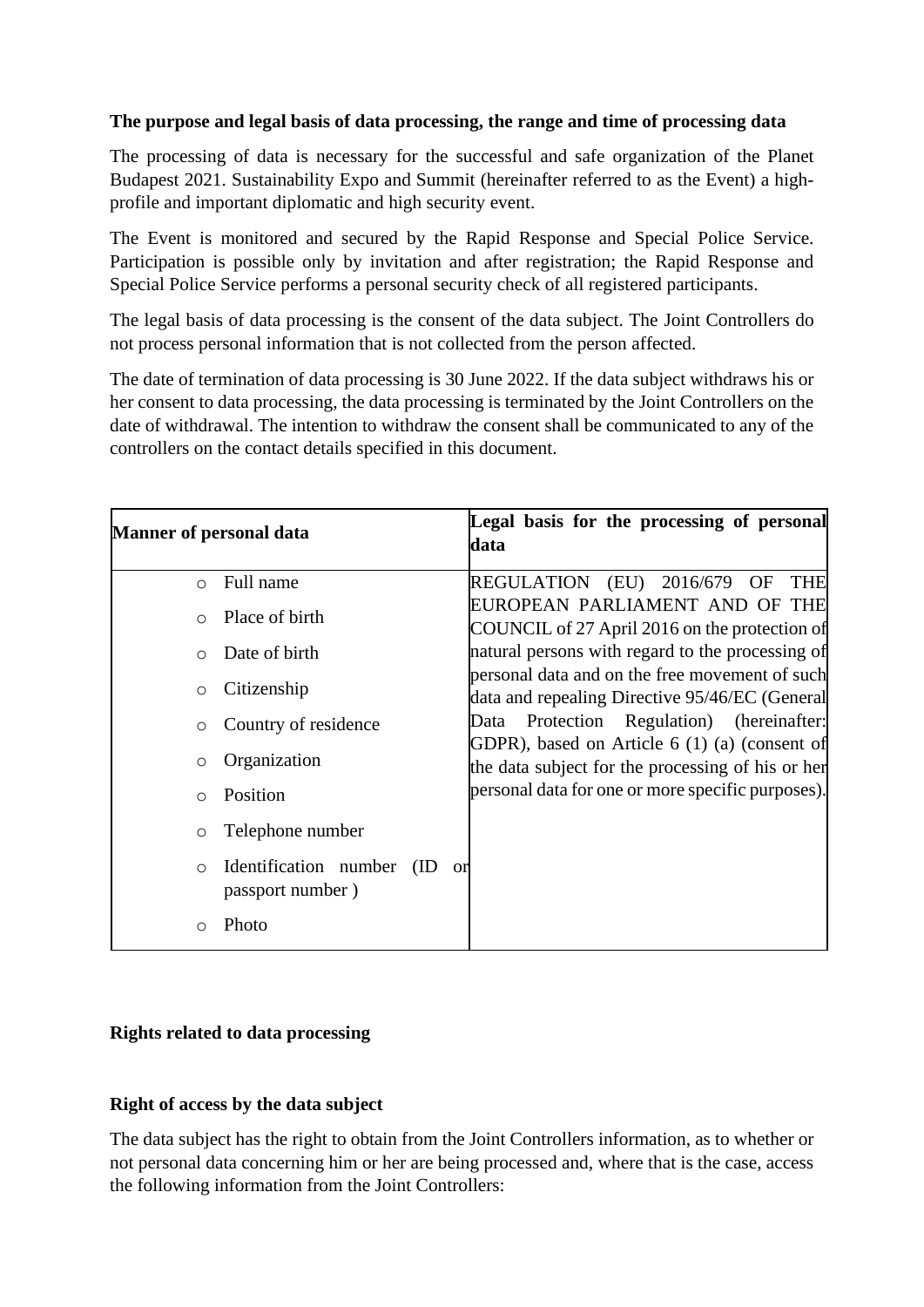- the categories of personal data processed;
- the legal basis of the processing;
- the purposes of the processing;
- the envisaged period for which the personal data will be processed;

### Moreover:

- the recipients to whom the personal data have been disclosed by the Joint Controllers, including the time and legal basis of said disclosure;

- where the personal data are not collected from the data subject, any available information as to their source;

- the existence of automated decision-making, including profiling, as well as meaningful information about the logic involved.

### **Right to rectification**

The data subject has the right to request the modification of personal data processed by the Joint Controllers. Given that the data subject proves the accuracy of the corrected data, the Joint Controllers rectify said data within one month and will inform the data subject about the modification at the contact details provided by the data subject.

### **Right to restriction of processing**

The data subject has the right to request the restriction of data processing from the Joint Controllers via the contact details provided in Point 1, clearly indicating the nature of limited data processing and by providing separate processing from other data.)

### **Right to erasure**

The data subject has the right to request the erasure of data. Joint Controllers shall erase said data without undue delay where one of the following grounds applies:

- the personal data have been unlawfully processed,

- the personal data are no longer necessary in relation to the purposes for which they were collected or otherwise processed,

- the data subject withdraws consent on which the processing is based on, and where there is no other legal ground for the processing; and has been withdrawn and no other legal basis justifies the further processing of the data,

- the personal data have to be erased for compliance by the controller with a legal obligation.

### **Right to judicial remedy**